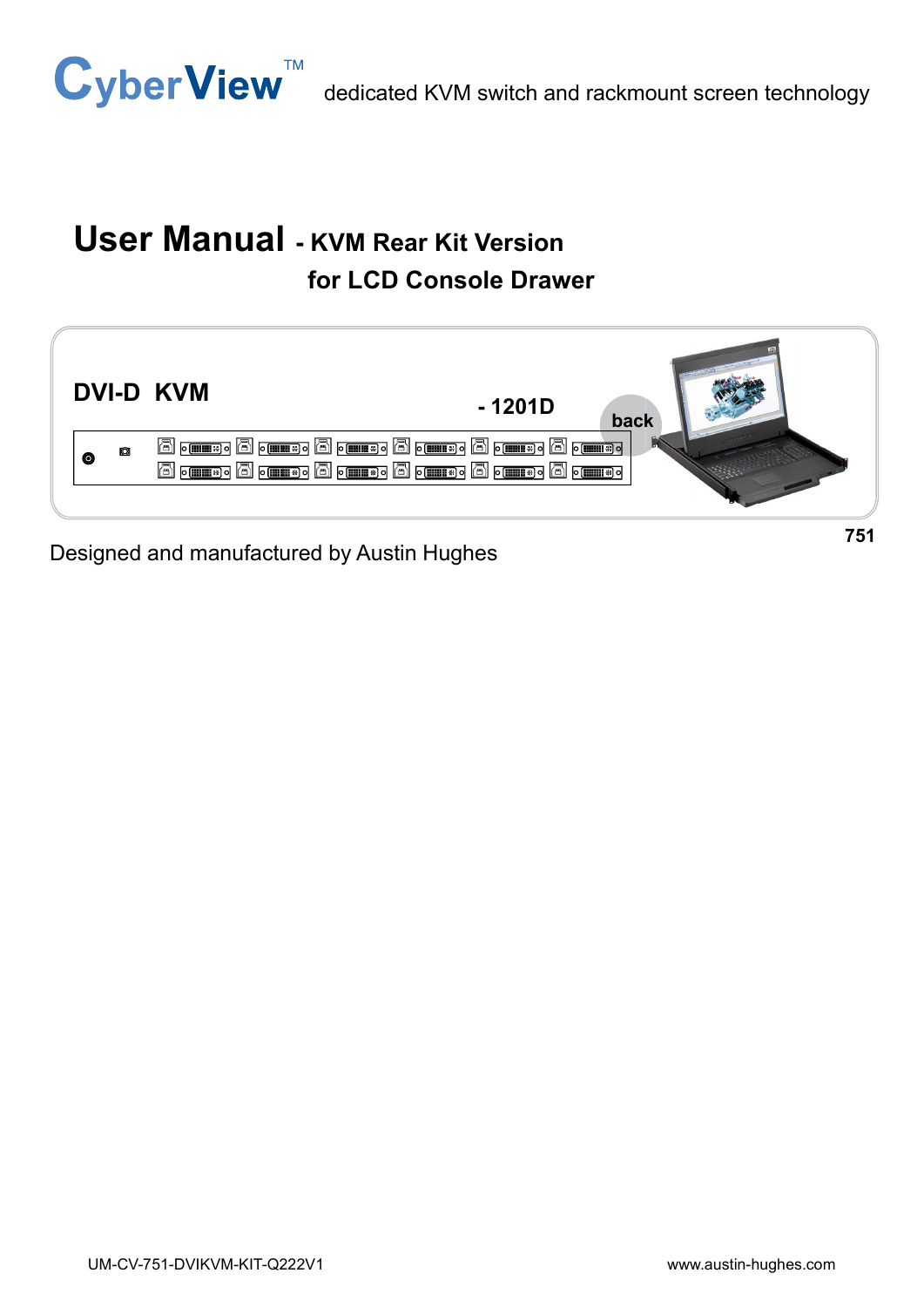#### Legal Information

First English printing, May 2022

Information in this document has been carefully checked for accuracy; however, no guarantee is given to the correctness of the contents. The information in this document is subject to change without notice. We are not liable for any injury or loss that results from the use of this equipment.

#### Safety Instructions

#### Please read all of these instructions carefully before you use the device. Save this manual for future reference.

- Unplug equipment before cleaning. Don't use liquid or spray detergent; use a moist cloth.
- Keep equipment away from excessive humidity and heat. Preferably, keep it in an air-conditioned environment with temperatures not exceeding 40º Celsius (104º Fahrenheit).
- When installing, place the equipment on a sturdy, level surface to prevent it from accidentally falling and causing damage to other equipment or injury to persons nearby.
- When the equipment is in an open position, do not cover, block or in any way obstruct the gap between it and the power supply. Proper air convection is necessary to keep it from overheating.
- Arrange the equipment's power cord in such a way that others won't trip or fall over it.
- If you are using a power cord that didn't ship with the equipment, ensure that it is rated for the voltage and current labeled on the equipment's electrical ratings label. The voltage rating on the cord should be higher than the one listed on the equipment's ratings label.
- Observe all precautions and warnings attached to the equipment.
- If you don't intend on using the equipment for a long time, disconnect it from the power outlet to prevent being damaged by transient over-voltage.
- Keep all liquids away from the equipment to minimize the risk of accidental spillage. Liquid spilled on to the power supply or on other hardware may cause damage, fire or electrical shock.
- Only qualified service personnel should open the chassis. Opening it yourself could damage the equipment and invalidate its warranty.
- If any part of the equipment becomes damaged or stops functioning, have it checked by qualified service personnel.

#### What the warranty does not cover

- Any product, on which the serial number has been defaced, modified or removed.
- Damage, deterioration or malfunction resulting from:
	- $\Box$  Accident, misuse, neglect, fire, water, lightning, or other acts of nature, unauthorized product modification, or failure to follow instructions supplied with the product.
	- $\Box$  Repair or attempted repair by anyone not authorized by us.
	- $\Box$  Any damage of the product due to shipment.
	- $\Box$  Removal or installation of the product.
	- $\Box$  Causes external to the product, such as electric power fluctuation or failure.
	- $\Box$  Use of supplies or parts not meeting our specifications.
	- $\Box$  Normal wear and tear.
	- $\Box$  Any other causes which does not relate to a product defect.
- Removal, installation, and set-up service charges.

#### Regulatory Notices Federal Communications Commission (FCC)

This equipment has been tested and found to comply with the limits for a Class B digital device, pursuant to Part 15 of the FCC rules. These limits are designed to provide reasonable protection against harmful interference in a residential installation.

Any changes or modifications made to this equipment may void the user's authority to operate this equipment. This equipment generates, uses, and can radiate radio frequency energy and, if not installed and used in accordance with the instructions, may cause harmful interference to radio communications.

However, there is no guarantee that interference will not occur in a particular installation. If this equipment does cause harmful interference to radio or television reception, which can be determined by turning the equipment off and on, the user is encouraged to try to correct the interference by one or more of the following measures:

- Re-position or relocate the receiving antenna.
- Increase the separation between the equipment and receiver.
- Connect the equipment into an outlet on a circuit different from that to which the receiver is connected.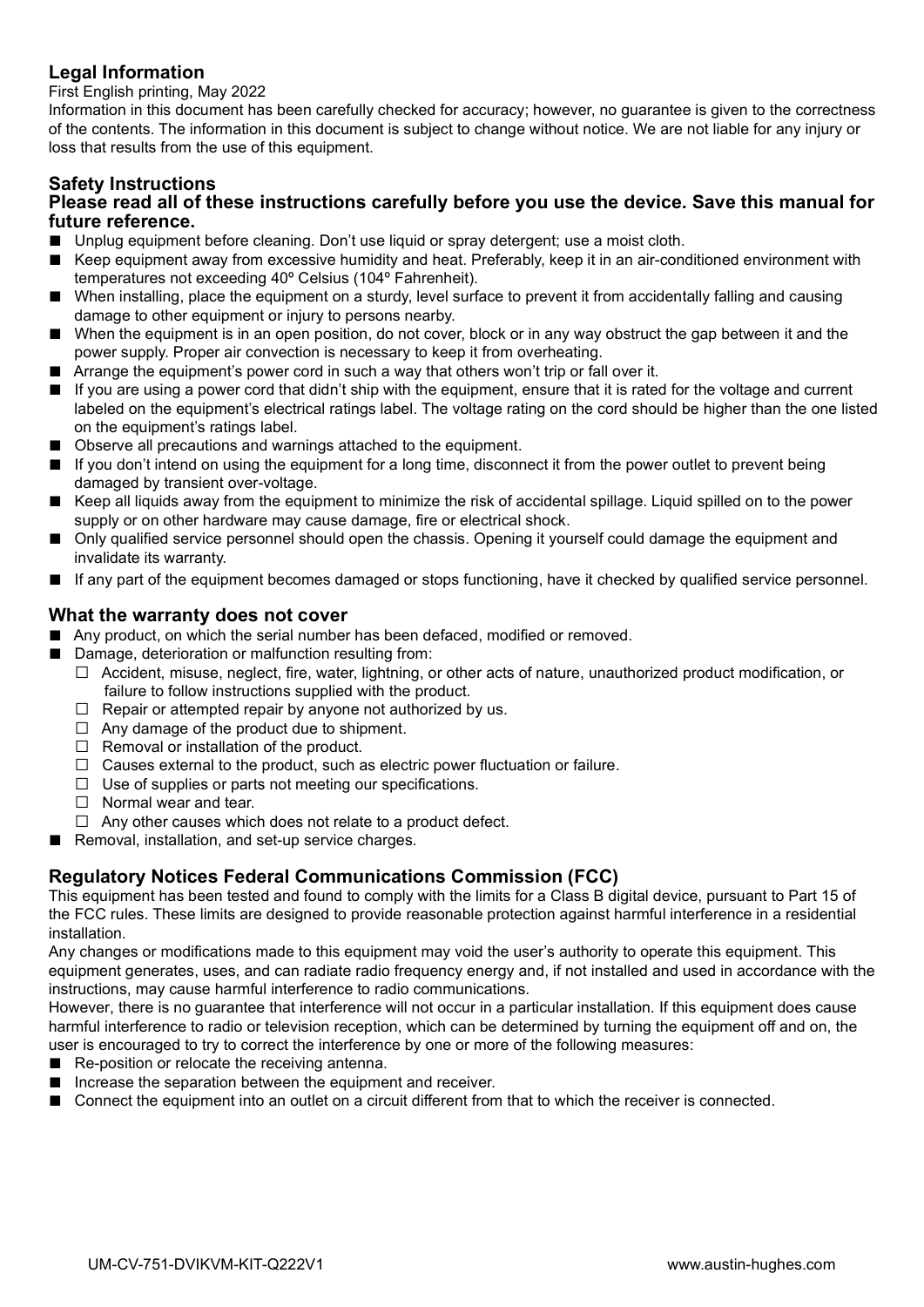# **Contents**

### < Part. 1 > DVI-D KVM Kit

-1201D

| 1.1 KVM port connection | P.4 |
|-------------------------|-----|
| 1.2 Specifications      | P.5 |

### < Part. 2 > DVI-D KVM Usage

| 2.1 KVM Button | P.6 |
|----------------|-----|
| 2.2 KVM Hotkey |     |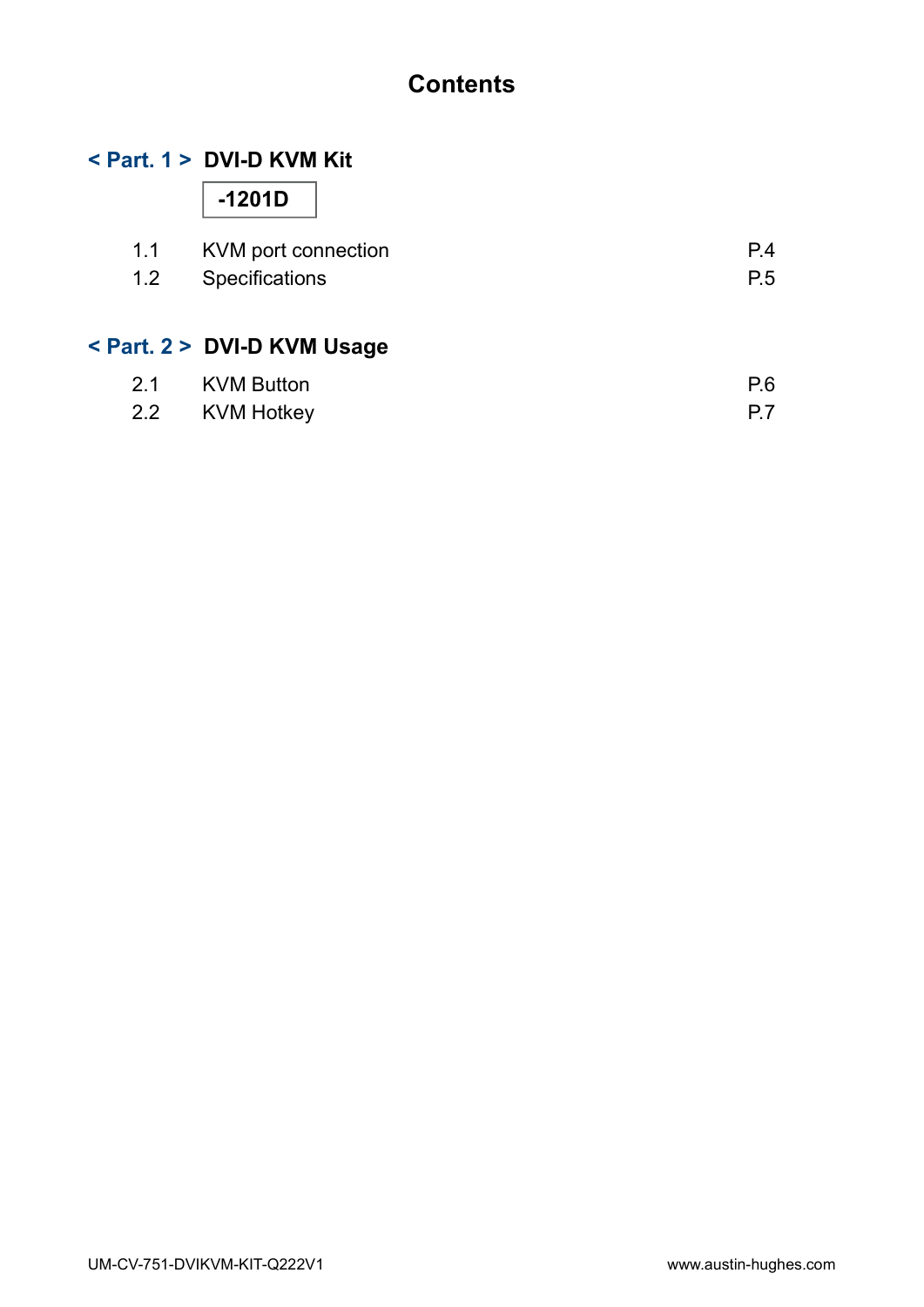### < Part 1 > DVI-D KVM Kit

# < 1.1 > KVM port connection



### DVI KVM Cable

CI - 6 : 6 feet DVI KVM cable CI - 15 : 15 feet DVI KVM cable ( Server end : DVI-D + USB + Audio )  $(KVM$  port : DVI-D + USB3.0)



IP console, remote console, daisy-chain and OSD menu are NOT available for this model.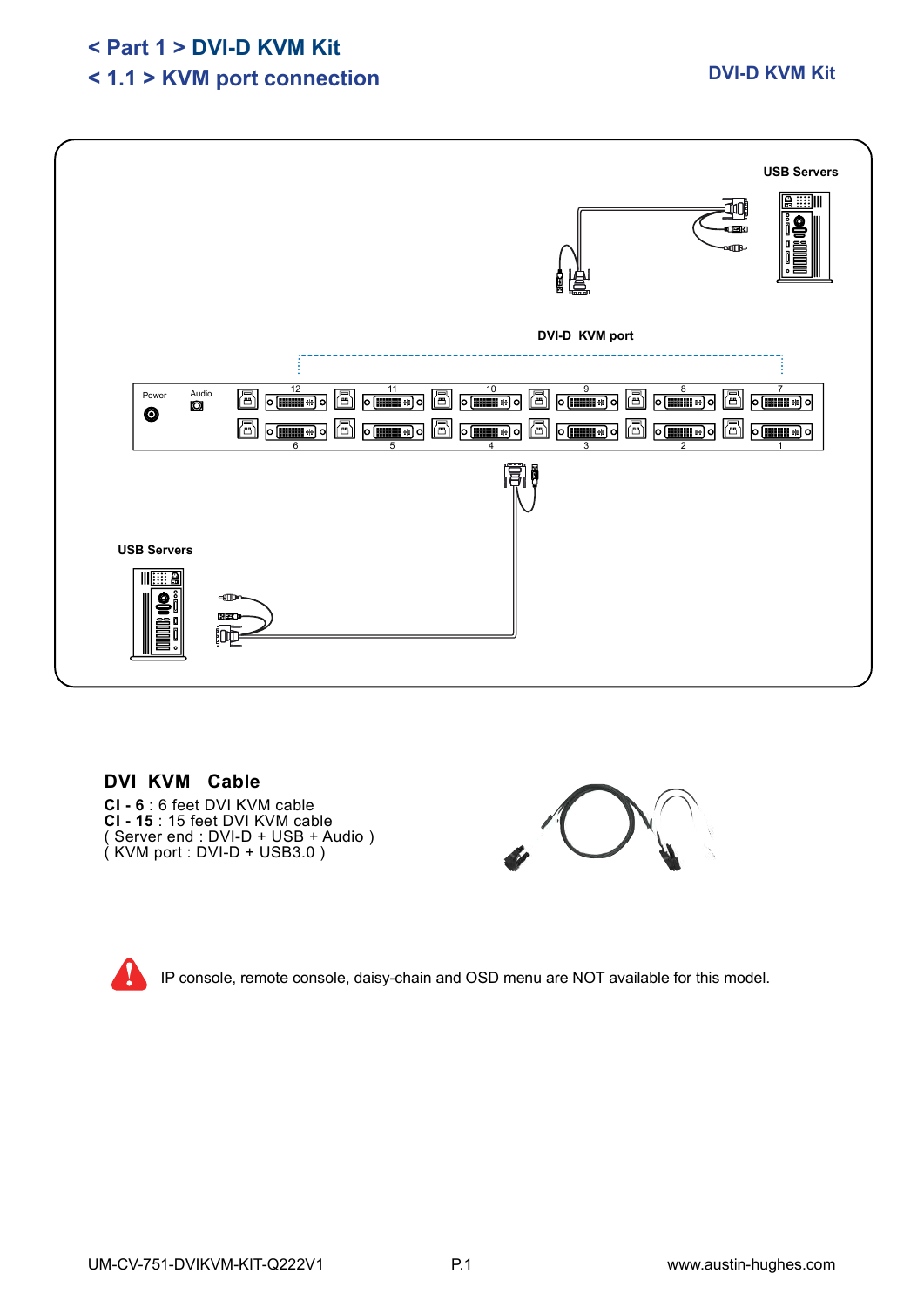# < 1.2 > Specifications DVI-D KVM Kit

| $-1201D$             |                                                             |                                    |  |  |
|----------------------|-------------------------------------------------------------|------------------------------------|--|--|
| <b>KVM Port</b>      |                                                             |                                    |  |  |
| Number of ports:     | 12                                                          |                                    |  |  |
| Connector:           | DVI-D connector                                             |                                    |  |  |
|                      | USB 3.0 connector (combined for keyboard, mouse & audio)    |                                    |  |  |
| Connectivity:        | Combo 4-in-1, KVM cable, 6 or 15 feet                       |                                    |  |  |
| <b>Audio Out:</b>    | 1 x 3.5mm stereo audio                                      |                                    |  |  |
| <b>Management</b>    |                                                             |                                    |  |  |
| PC Selection :       | Front button & keyboard hotkey                              |                                    |  |  |
| Compatibility        |                                                             |                                    |  |  |
| Hardware:            | HP<br>/ IBM / Dell PC, Server and Blade Server<br>SUN / Mac |                                    |  |  |
| OS Support:          | Windows / Linux / Unix / Mac OS                             |                                    |  |  |
| <b>Power</b>         |                                                             |                                    |  |  |
| Input:               | Auto sensing 100 to 240VAC, 50 / 60 Hz                      |                                    |  |  |
| Consumption:         | Max. 13W                                                    |                                    |  |  |
| Compliance           |                                                             |                                    |  |  |
| $EMC$ :<br>FCC & CE  |                                                             |                                    |  |  |
| Safety:              | CE / LVD & UKCA                                             |                                    |  |  |
| Environment:         | RoHS3 & REACH                                               |                                    |  |  |
| <b>Environmental</b> | <b>Operating</b>                                            | <b>Storage / Non-operating</b>     |  |  |
| Temperature :        | 0 to 55°C degree                                            | -20 to 60°C degree                 |  |  |
| Humidity:            | 20~90%, non-condensing                                      | 5~90%, non-condensing              |  |  |
| Altitude:            | 16,000 ft                                                   | 40,000 ft                          |  |  |
| Shock:               |                                                             | 10G acceleration (11ms duration)   |  |  |
| Vibration:           |                                                             | 10~300Hz 0.5G RMS random vibration |  |  |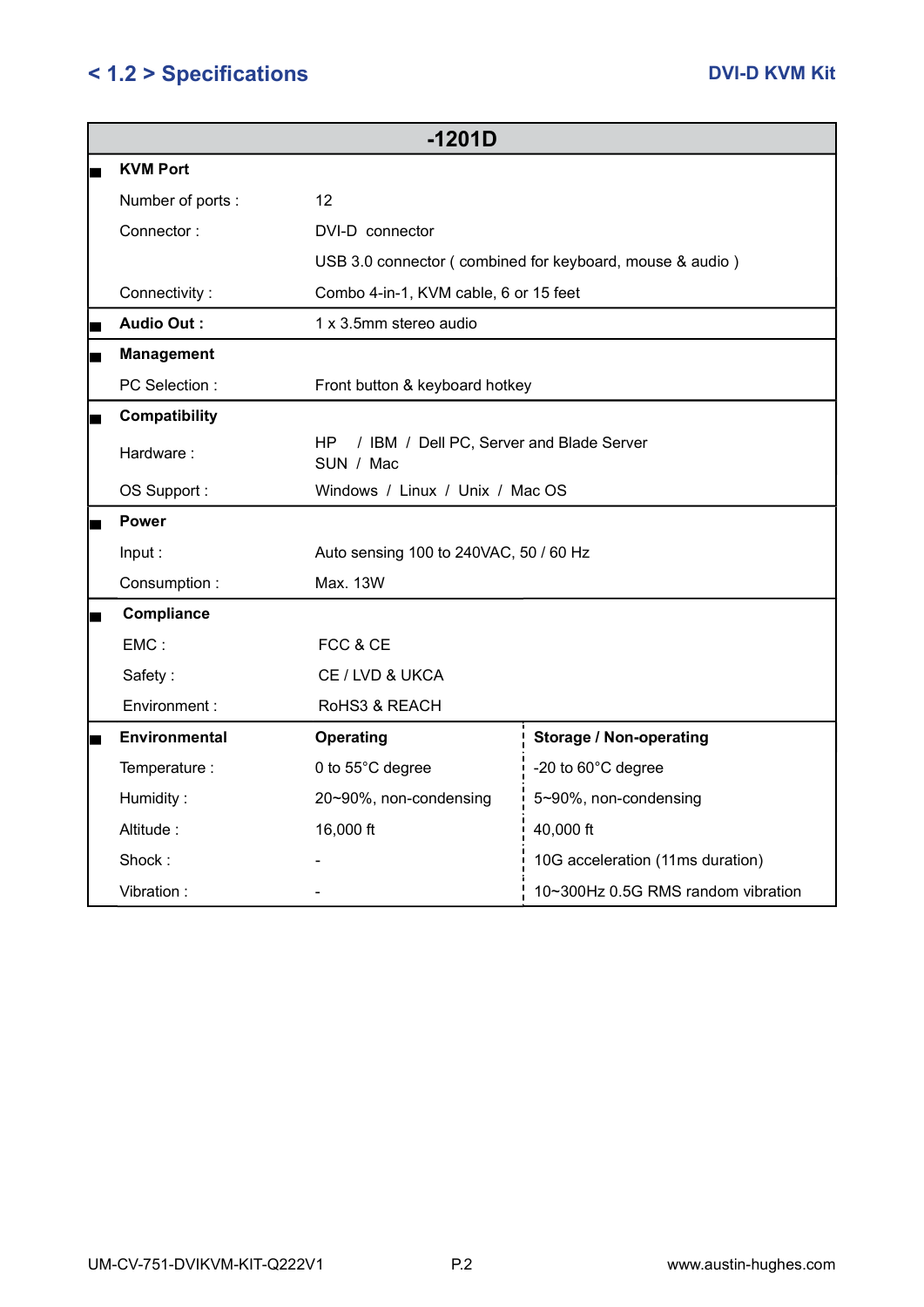## < Part 2 > Usage < 2.1 > KVM Button

### Power ON

- Turn off all servers and KVM switches
- Make sure all cables / connectors are properly connected
- Recommend Power ON sequence is monitor, KVM switch finally computer

|                | $\circ$<br>$\circ$<br>$\circ$ $\circ$<br>Online<br>O<br>∩<br>$\circ$<br>$O$ $O$ $O$<br>$O$ $O$<br>$-$ Active $ \circ$<br>$\circ$<br>$\circ$<br>$\circ$<br>$\circ$<br>7 <sub>8</sub><br>9 10 11 12 | /5<br>/2//3//4<br>$\left  \cdot \right $                             |
|----------------|---------------------------------------------------------------------------------------------------------------------------------------------------------------------------------------------------|----------------------------------------------------------------------|
|                |                                                                                                                                                                                                   | /9/<br>$\circ$<br>$\sqrt{B}$<br>/ s /<br>$\overline{7}$<br>6         |
|                | PC port LEDs                                                                                                                                                                                      | Channel<br><b>Button B is</b><br>button<br>non-functional            |
| PC port LEDs   |                                                                                                                                                                                                   | <b>Online: Blue LED on indicating a PC is connecting to the port</b> |
|                |                                                                                                                                                                                                   | Active: Green LED on indicating a selected channel                   |
| Channel button | Press to select channel from 01 to 12                                                                                                                                                             |                                                                      |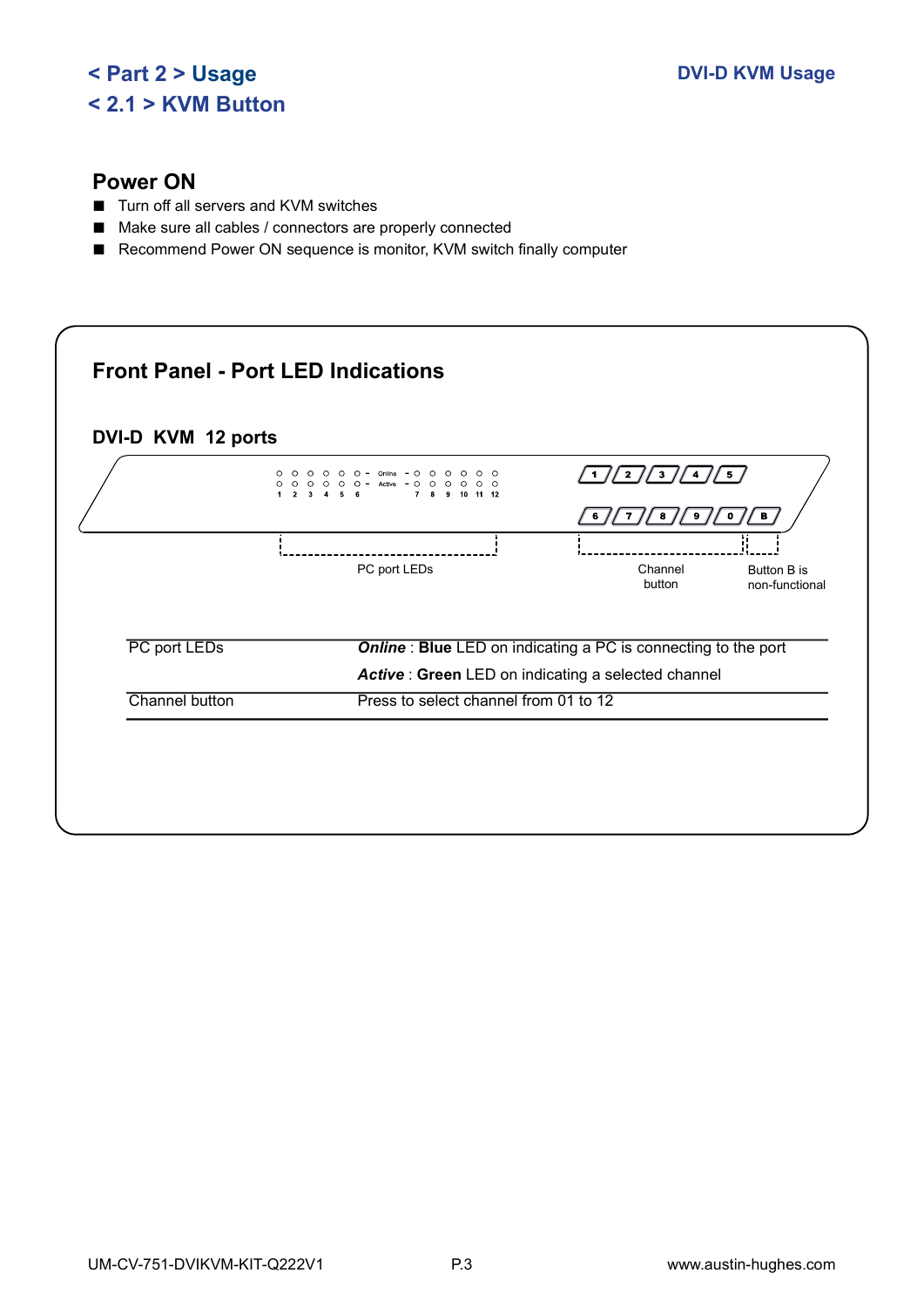| <b>Hotkey</b>                                                                                                           |                                                                                                           | <b>Function</b>               |
|-------------------------------------------------------------------------------------------------------------------------|-----------------------------------------------------------------------------------------------------------|-------------------------------|
| Scroll Lock + Scroll Lock +                                                                                             | ↑                                                                                                         | Switch to previous port       |
| Scroll Lock + Scroll Lock +                                                                                             | $\ddagger$                                                                                                | Switch to next port           |
| Scroll Lock + Scroll Lock + Port no.                                                                                    |                                                                                                           | Switch to specific port       |
| Scroll Lock + Scroll Lock + S                                                                                           |                                                                                                           | Auto scan for powered on PC   |
| Scroll Lock + Scroll Lock +                                                                                             | в                                                                                                         | Enable / Disable beeper sound |
| Remarks:                                                                                                                |                                                                                                           |                               |
| Example of "Scroll Lock + Scroll Lock + Port no."<br>- Port No.: 01 to 12<br>You must press the hotkey within 2 seconds | - e.g. Port $4:$ Scroll Lock + Scroll Lock + 0 + 4<br>- e.g. Port $12:$ Scroll Lock + Scroll Lock + 1 + 2 |                               |

# Hotkey Label

| DVI KVM Hotkey                |                 | $SL =$ Scroll Lock                        |  |  |
|-------------------------------|-----------------|-------------------------------------------|--|--|
| Auto Scan                     | $: SL + SL + S$ | Change Port : $SL + SL + Up / Down$ Arrow |  |  |
| Buzzer ON/OFF : $SL + SL + B$ |                 | Select Port : SL + SL + Port No.          |  |  |